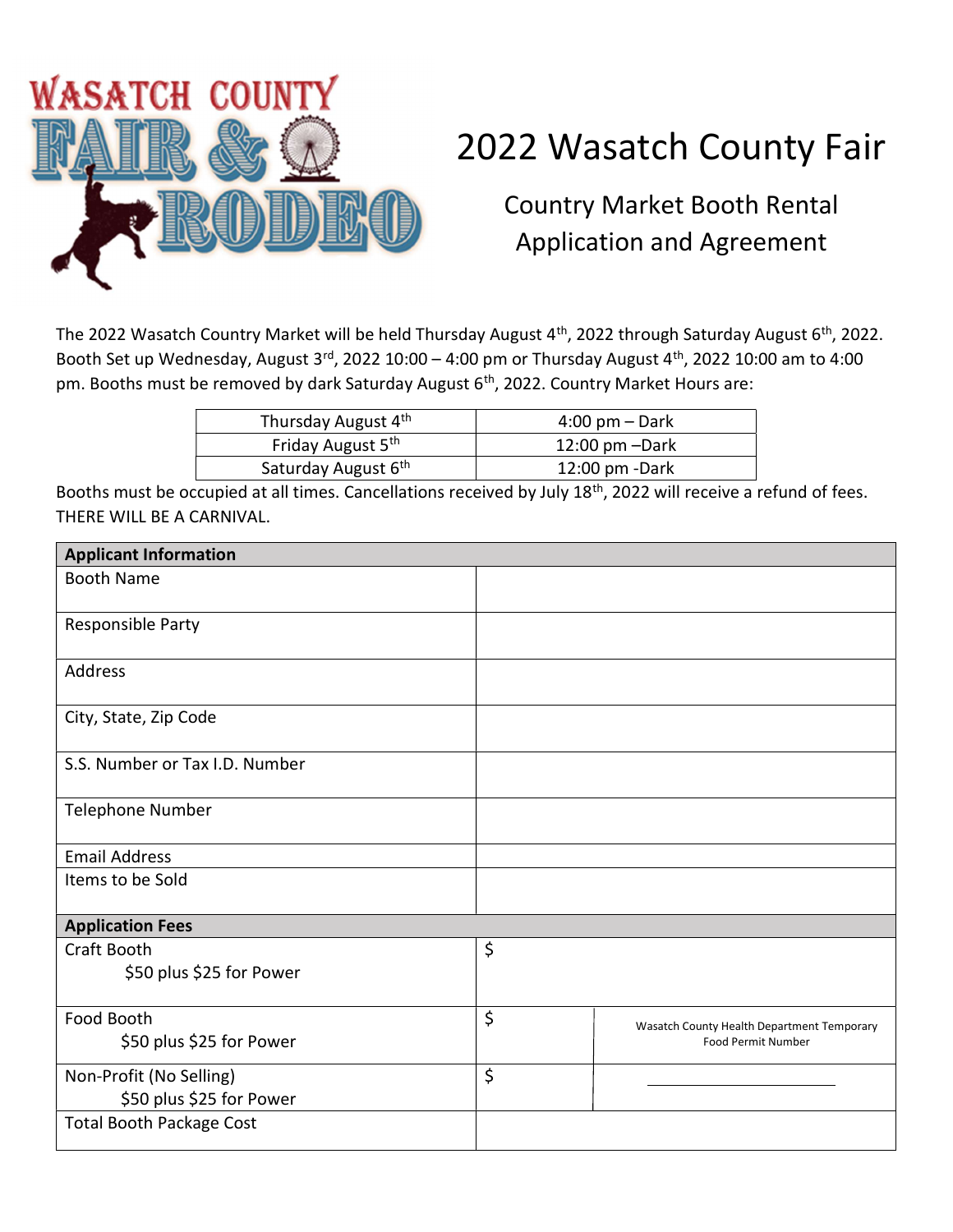Please be advised that Permits are the sole responsibility of the party named above. Temporary food Vendor Permit, Temporary Business Permit

## Wasatch County Fair

| <b>Vendor Space Lease Agreement</b> |  |                                                                                                                                                                                                                                                                                                                                                                                                    |        |  |  |
|-------------------------------------|--|----------------------------------------------------------------------------------------------------------------------------------------------------------------------------------------------------------------------------------------------------------------------------------------------------------------------------------------------------------------------------------------------------|--------|--|--|
|                                     |  | This Agreement is made in Wasatch County, State of Utah, on _____________ by and between the                                                                                                                                                                                                                                                                                                       | (Date) |  |  |
|                                     |  |                                                                                                                                                                                                                                                                                                                                                                                                    |        |  |  |
|                                     |  |                                                                                                                                                                                                                                                                                                                                                                                                    |        |  |  |
|                                     |  | <b>Telephone #:</b> The act of the act of the act of the act of the act of the after work, and Wasatch County Parks and Recreation (Here after WCPR).                                                                                                                                                                                                                                              |        |  |  |
| 1.                                  |  | The terms of this lease shall be for the period of the Wasatch County Fair- August 4,5,6and 7, 2022 (inclusive) 4th, 4-10pm & 5th & 6th, 12 pm - 10pm.<br>written consent of the WCPR Country Market Manager, assign or sublet any part of this space, as per this lease.                                                                                                                          |        |  |  |
| 2.                                  |  | The Vendor agrees to pay \$______, to accompany this lease to the WCPR market manager as total rental for period of the fair, on or<br>before July 18, 2022. If deposit and contract are not returned by this date, space will be rented to another Vendor. This application is<br>NOT considered accepted until signed by the market director and the exhibitor rental fee has been paid in full. |        |  |  |

## 3. The Vendor agrees to the conditions, rules and regulations on this sheet, and the Vendor agrees to be bound by them and by the Market Managers interpretation of said conditions, rules and regulations in the event a dispute should arise concerning them.

- 4. This agreement contains the entire understanding of the parties and no oral or other representation not contained herein shall be binding upon the parties hereto. The Vendor agrees to pay all costs of the collection, default, breach, or enforcement hereunder, including a reasonable attorney's fee.
- 5. WCPR will not be responsible for any loss by fire, theft, windstorm, explosion, or any other cause whatsoever to any property belonging to the Vendor. WCPR will not be responsible for damage from loss of occupancy or otherwise caused to Vendor by destruction or damage to said exhibit area. The Vendor shall be held responsible for all damages caused by the Vendor's operation and agrees to hold WCPR harmless for any liability incurred by Vendor's activities or possessions.

EXCLUSIVITY: No vendor is guaranteed exclusivity. No exclusivity is implied, written, verbal, or otherwise. No refunds will be issued based on lack of exclusivity.

CHARACTER OF EXHIBITS: The installation of any exhibit not approved by the WCPR market manager will be prohibited. Distribution by Vendors of any printed matter, souvenirs or other articles shall be restricted to the space occupied by their exhibits. Exhibitors must confine all transactions to the leased space and shall not solicit prospective customers in any other location on the fairground except within their leased space. Exhibits or Vendors deemed unsuitable will not be allowed and may be removed from grounds without refund by notice from the Market Manager. The Market Manager reserves the right to remove from the grounds any exhibit, sign, or advertising matter which may be deemed unsuitable or objectionable without assigning reason thereof.

CARE OF EXHIBITS: Vendor booths and spaces must be maintained in clean and proper order at all times. All vendors must pick-up their empty boxes and trash daily and deposit it in trash dumpsters. The area must be kept clean and free of trash. All Vendors must respect Vendors next to them.

PLANS: Any special wiring or connections to utilities shall have prior approval of the Market Manager or an employee designated by them. Any alterations or changes shall be done by the Vendor at no cost to WCPR. The Vendor must restore exhibit space to its original form, at exhibitor's expense, before vacating therefrom. Vendors are responsible for the decoration of partitions between exhibits. All decorations shall be fireresistive or non-flammable materials.

REMOVAL OF GOODS AFTER THE FAIR: Booths must be dismantled and all items removed after 12:00 a.m. on the closing date. Anything that is left on the premises after Sunday will be taken to the Wasatch County land fill.

SPECIAL REQUIREMENT: Vendors must check in with Market Manager located at the Country Market before beginning to set up their booths. They will receive General Vendor information at that time. IMPORTANT NOTE!! Check in time will be Wednesday August 3rd from 10:00 a.m. to 4:00 p.m. and Thursday August 4<sup>th</sup> from 8:00 a.m. to 12:00 p.m. All exhibits must be installed and completed by Thursday August 4<sup>th</sup> at 12:00 p.m. There will be no check-ins after the stated above times.

PARKING OF VEHICLES: DELIVERIES MUST BE MADE BEFORE 10:00 A.M. each day. Car entrance to exhibit area for deliveries is permitted by Marker Manager. All vehicles must be moved to the East or South parking lots by 10:00 a.m. each day. No vehicles will be allowed in or out between 10:00 a.m. and 10:30 p.m.